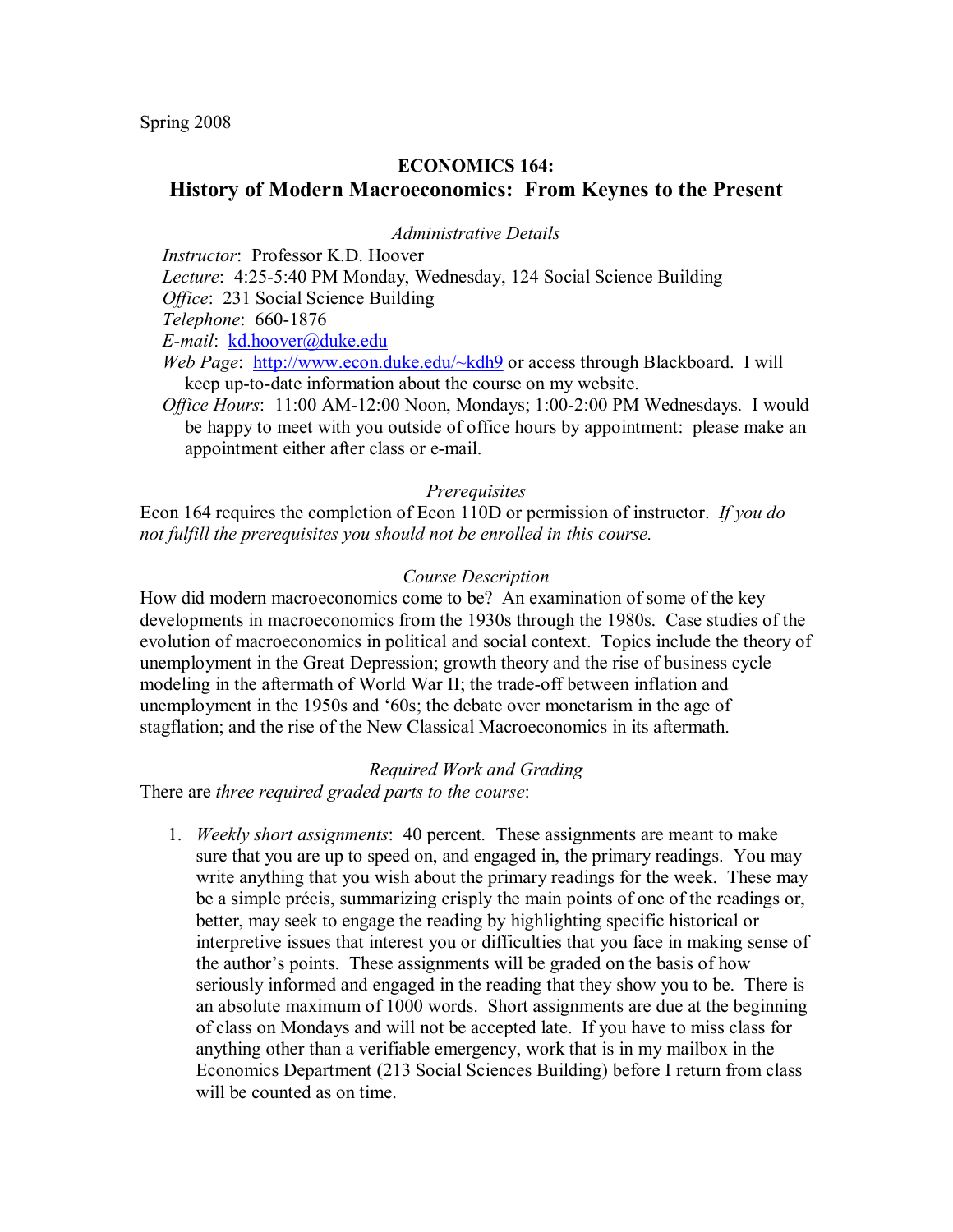- 2. *Class participation*: 20 percent. The class will mix lecture and discussion. Students are expected to be prepared to discuss topics and to participate actively.
- 3. *Term paper*: 40 percent. A substantial term paper on a topic related to the course. (More information below and on the course website.).

# *Academic Ethics*

I will hold you to strict standards of academic ethics. I encourage students to discuss economics and the class material together, to help each other in coming to understand the material. Nevertheless, work submitted for a grade must ultimately be the work of the individual student – not copied from another student or from any other source. The weekly assignments are not research papers and, generally, do not rely on secondary sources. However, any direct quotation to should be clearly attributed to its source. The term papers *are* research papers and require scholarly documentation *any work using outside sources* (i.e. footnotes, bibiliography, or other citation forms); *quotations must be properly indicated* (e.g., by quotation marks) *and sources of information and ideas that are beyond the commonplace properly documented*. Plagiarism is a serious matter and is totally unacceptable. If you have any doubts about what is appropriate and acceptable, please contact me.

# *Reading*

The principal readings for this course are the original texts. However, many of these are technical and as an aid to understanding you should purchase and read in parallel the more accessible textbook:

Brian Snowdon and Howard R. Vane, *Modern Macroeconomics: Its Origins, Development, and Current State*. Cheltenham: Edward Elgar, 2005.

Readings are broken up by topics, which will be taken in order, but do not correspond in any simple way to the calendar. Readings are divided into Primary Sources and Commentaries. On most topics, our major focus will be on the primary sources. The textbook is indicated below by "Snowdon and Vane."

All readings except the textbook are electronically accessible: go to the Readings link on the course website:

<http://www.econ.duke.edu/~kdh9/Courses/Econ%20164/164master.htm> From there, some readings are available through direct links to the library; others (marked Course Readings) from a password-protected directory on the course website. (I will distribute login information by e-mail to all members of the class.)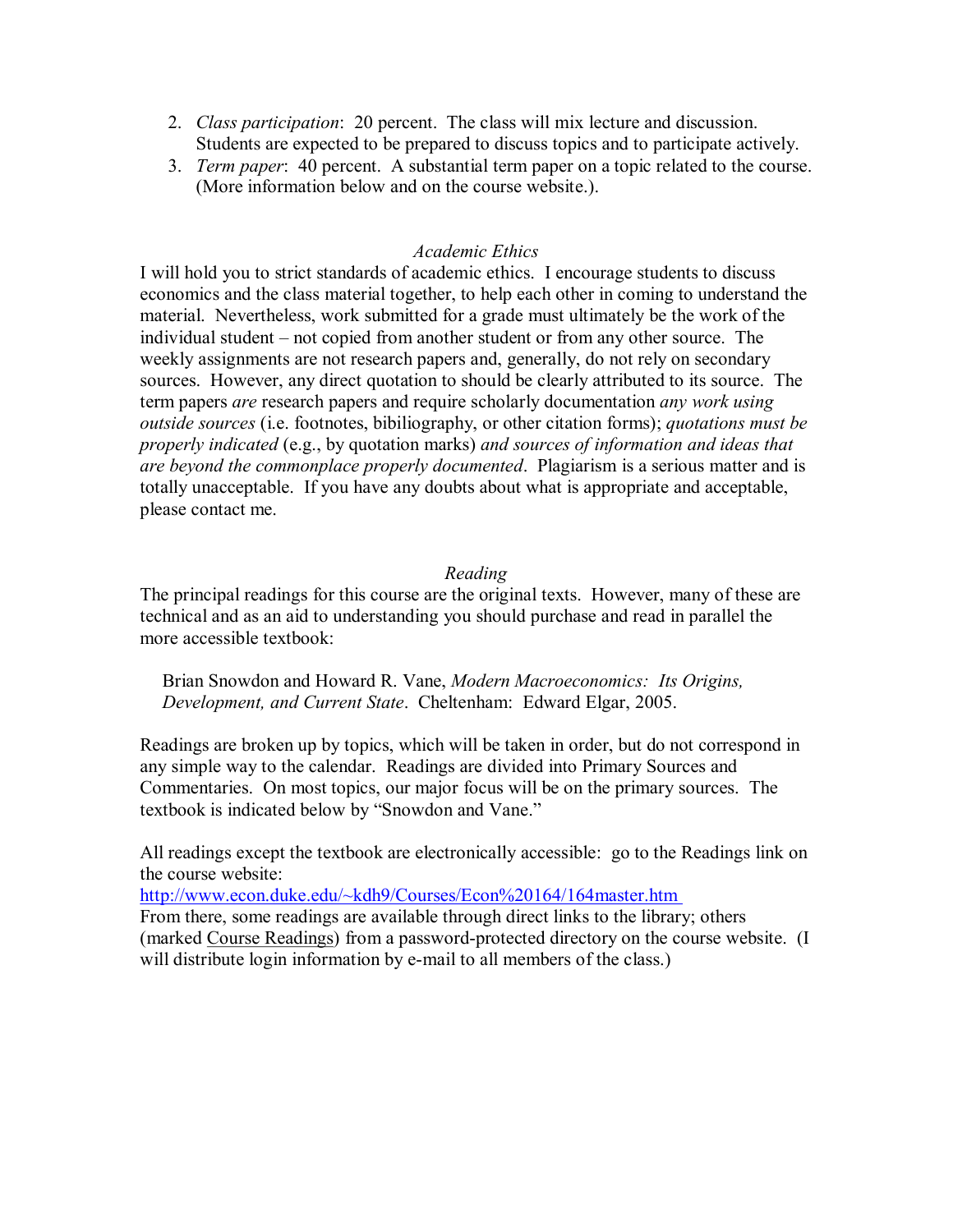### **0. Background and Overview**

**COMMENTARIES** 

Snowdon and Vane, ch. 1.

Roger E. Backhouse, *The Ordinary Business of Life: From the Ancient World to the Twenty-first Century.* Princeton: Princeton University Press, [chapter 10](http://econ.duke.edu/~kdh9/Courses/Econ%20164/Readings/Backhouse%20Ch.%2010.pdf) (pp. 211- $236$ ) and [chapter 13](http://econ.duke.edu/~kdh9/Courses/Econ%20164/Readings/Backhouse%20Ch.%2013.pdf) (pp. 288-308). Course Readings.

Kevin D. Hoover, "A History of Postwar Monetary [and Macroeconomics](http://econ.duke.edu/~kdh9/Courses/Econ%20164/Readings/Hoover%20Postwar%20Macro%20History.pdf)," in Warren J. Samuels, Jeff E. Biddle, and John B. Davis, *A Companion to the History of Economic Thought.* Oxford: Blackwell, 2003, ch. 26, pp. 411-427. Course Readings.

## **1. Unemployment and Depression**

PRIMARY SOURCES

John Maynard Keynes, *The General Theory of Employment Interest and Money*. London: Macmillan, 1936, chapters. 1, 2, 3, 18, 24. (Download in three parts: [Part #1](http://econ.duke.edu/~kdh9/Courses/Econ%20164/Readings/Keynes%20%231.pdf), [Part #2](http://econ.duke.edu/~kdh9/Courses/Econ%20164/Readings/Keynes%20%232.pdf), [Part #3.](http://econ.duke.edu/~kdh9/Courses/Econ%20164/Readings/Keynes%20%233.pdf) Course Readings.

John R. Hicks, "Mr. Keynes [and the Classics](http://www.jstor.org/stable/1907242)," *Econometrica*, Vol. 5, No. 2. (Apr., 1937), pp. 147-159.

**COMMENTARIES** 

Snowdon and Vane, ch.  $2$  and ch.  $3$ , pp. 101-113.

# **2. Growth Theory**

PRIMARY SOURCES

R. F. Harrod, "An Essay in [Dynamic Theory,](http://www.jstor.org/stable/2225181)" *Economic Journal*, Vol. 49, No. 193. (Mar., 1939), pp. 14-33.

Robert M. Solow, "A Contribution to the Theory of [Economic Growth,](http://www.jstor.org/stable/1884513)" *Quarterly Journal of Economics*, Vol. 70, No. 1. (Feb., 1956), pp. 65-94.

Robert M. Solow, "Technical [Change and the Aggregate Production](http://www.jstor.org/stable/1926047) Function," *Review of Economics and Statistics*, Vol. 39, No. 3. (Aug., 1957), pp. 312320.

**COMMENTARIES** 

Snowdon and Vane, ch.  $11$ , pp.  $579-613$ .

## **3. Inflation and Unemployment**

PRIMARY SOURCES

A. W. Phillips, "The Relation between Unemployment and the Rate of Change of Money Wage Rates in [the United Kingdom,](http://www.jstor.org/stable/2550759) 1861-1957," *Economica*, New Series, Vol. 25, No. 100. (Nov., 1958), pp. 283-299.

Paul A. Samuelson and Robert M. Solow, "Analytical Aspects of Anti-Inflation Policy ," *American Economic Review*, Vol. 50, No. 2, (May, 1960), pp. 177194. **COMMENTARIES** 

Snowdon and Vane, ch. 3, pp. 135-162.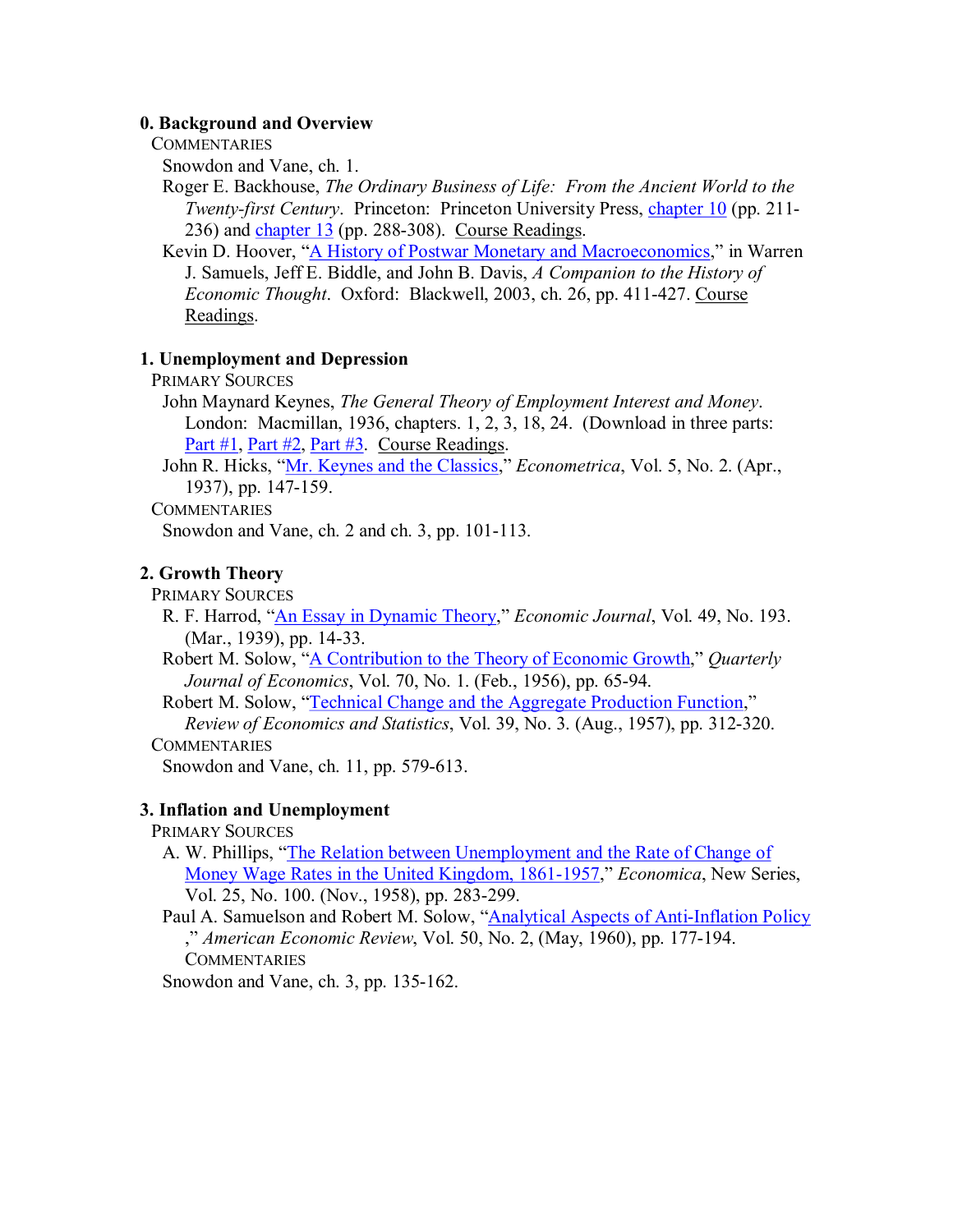#### **4. Monetarism**

- PRIMARY SOURCES
- Milton Friedman, ["The Quantity](http://econ.duke.edu/~kdh9/Courses/Econ%20164/Readings/Friedman%20Q-theory.pdf) Theory of Money: A Restatement," in Milton Friedman, editor, *Studies in the Quantity Theory of Money.* Chicago: University of Chicago Press, pp. 3-19. Course Readings.
- Friedman and Schwartz *A [Monetary History of](http://econ.duke.edu/~kdh9/Courses/Econ%20164/Readings/Friedman%20Monetary%20History.pdf) the United States 1867-1960*. Princeton: Princeton University Press, ch. 13, pp. 673-700. Course Readings.
- Milton Friedman, ["The Role of](http://www.jstor.org/stable/1831652) Monetary Policy," *American Economic Review*, Vol. 58, No. 1. (Mar., 1968), pp. 1-17.

## **COMMENTARIES**

Snowdon and Vane, ch. 4.

J. Daniel Hammond, *[Theory and Measurement:](http://econ.duke.edu/~kdh9/Courses/Econ%20164/Readings/Hammond.pdf)  Causality Issues in Milton Friedman's Monetary Economics*. Cambridge: Cambridge University Press, 1996, ch. 7. Course Readings.

# **6. The New Classical Macroeconomics**

- PRIMARY SOURCES
	- Robert E. Lucas, ["Testing the Natural](http://econ.duke.edu/~kdh9/Courses/Econ%20164/Readings/Lucas%20Econometric%20Testing.pdf) Rate Hypothesis" (1972) in Robert E. Lucas, *Studies in Business Cycle Theory.* Oxford: Blackwell, 1981, pp. 90-103. Course Readings.
	- Robert E. Lucas, Jr., ["Some International](http://www.jstor.org/stable/1914364) Evidence on Output-Inflation Tradeoffs," *American Economic Review, Vol. 63, No. 3. (Jun., 1973), pp. 326-334.*
	- Robert E. Lucas and Thomas J. Sargent "After Keynesian [Macroeconomics,"](http://www.minneapolisfed.org/research/common/pub_detail.cfm?pb_autonum_id=129) Federal Reserve Bank of Minneapolis *Quarterly Review*, Vol. 3, No. 2, (Spring 1979).
	- James Tobin, "The Monetarist Counter-Revolution Today an Appraisal," *Economic Journal*, Vol. 91, No. 361. (Mar., 1981), pp. 29-42.

## **COMMENTARIES**

Snowdon and Vane, ch. 5.

Kevin D. Hoover, *The New [Classical Macroeconomics](http://econ.duke.edu/~kdh9/Courses/Econ%20164/Readings/Hoover%20New%20Classical.pdf)*. Oxford: Blackwell, chs. 24. Course Readings.

## **7. Afterword: From Past to Present**

**COMMENTARIES** 

Snowdon and Vane, chs. 6 and 7.